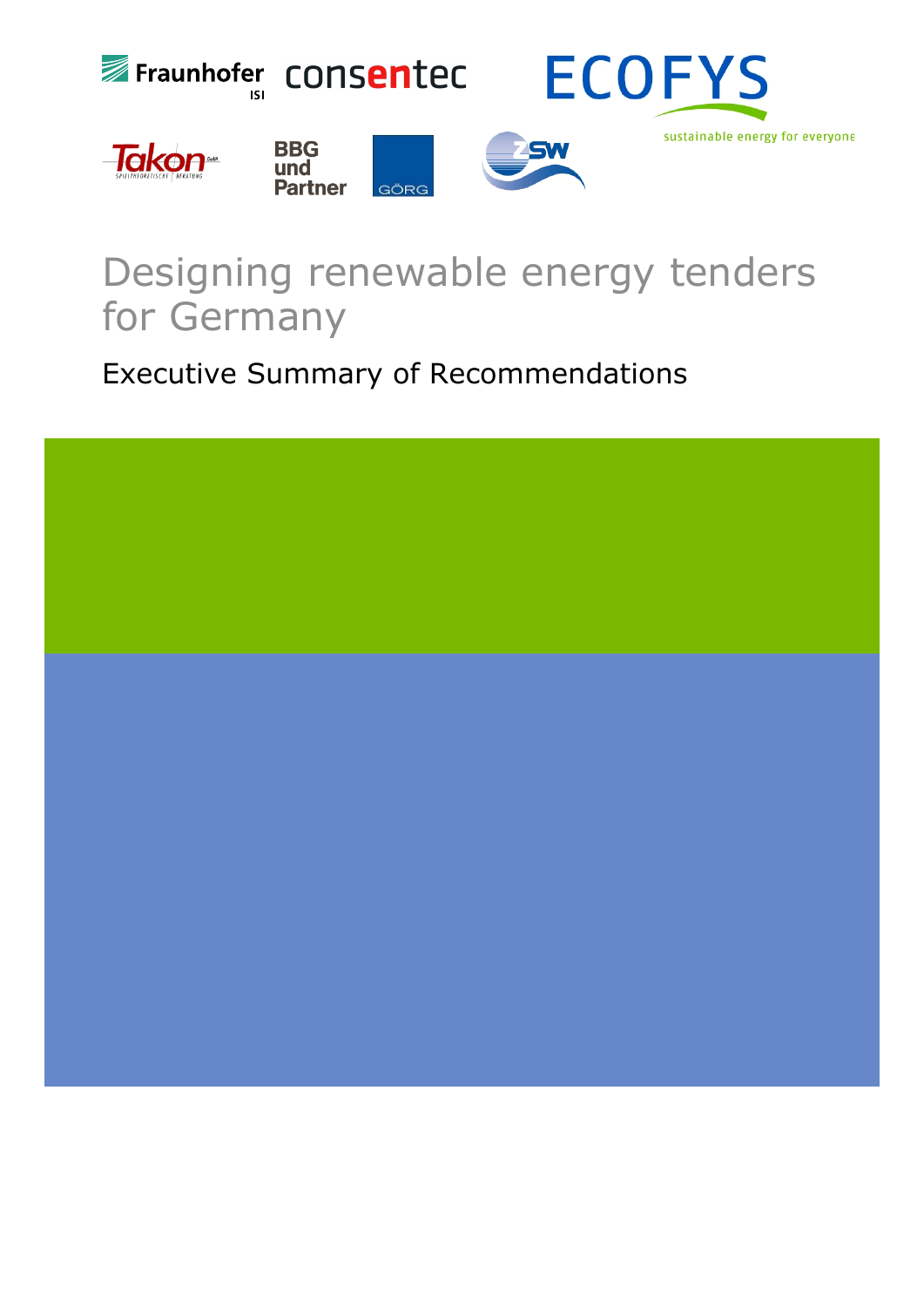







sustainable energy for everyone

# Designing renewable energy tenders for Germany

# Executive Summary of Recommendations

# **English Version**

**Date: 07 July 2015** 

**Project number: DESDE15240** 

# **Authors:**

Dr. Corinna Klessmann, Fabian Wigand, Silvana Tiedemann, Malte Gephart (Ecofys - leading) Dr. Christoph Maurer, Dr. Bernd Tersteegen (Consentec) Prof. Dr. Mario Ragwitz, Dr. Holger Höfling, Jenny Winkler (Fraunhofer ISI) Tobias Kelm, Henning Jachmann (ZSW) Prof. Dr. Karl-Martin Ehrhart, Marie-Christin Haufe (Takon) Dr. Malte Kohls, Dr. Malte Linnemeyer, Christoph Meitz LL.M. (BBG und Partner) Dr. Christoph Riese, Dr. Julian Asmus Nebel (GÖRG Partnerschaft von Rechtsanwälten mbB)

# **Contact:**

Fabian Wigand Senior Consultant Energy & Climate Policy Ecofys Germany GmbH T: +49 (0)30 2977 3579-23 E: [f.wigand@ecofys.com](mailto:f.wigand@ecofys.com) 

This document is a translation of the German executive summary of the scientific recommendations. In the case that this version contains discrepancies or a lack of clarity, the German version shall prevail. The detailed recommendations are available in German at [www.bmwi.de.](http://www.bmwi.de/)

Responsibility for the content of this report rests with the authors. The opinions stated in this report do not necessarily represent the opinion of the BMWi. The BMWi is not responsible for the information given in this report, nor for the future usage of such information.

© Ecofys 2015 by order of: Federal Ministry for Economic Affairs and Energy (BMWi)

**ECOFYS Germany GmbH** | Albrechtstraße 10 c | 10117 Berlin | **T** +49 (0)30 29773579-0 | **F** +49 (0)30 29773579-99 | **E** info@ecofys.com | **I** www.ecofys.com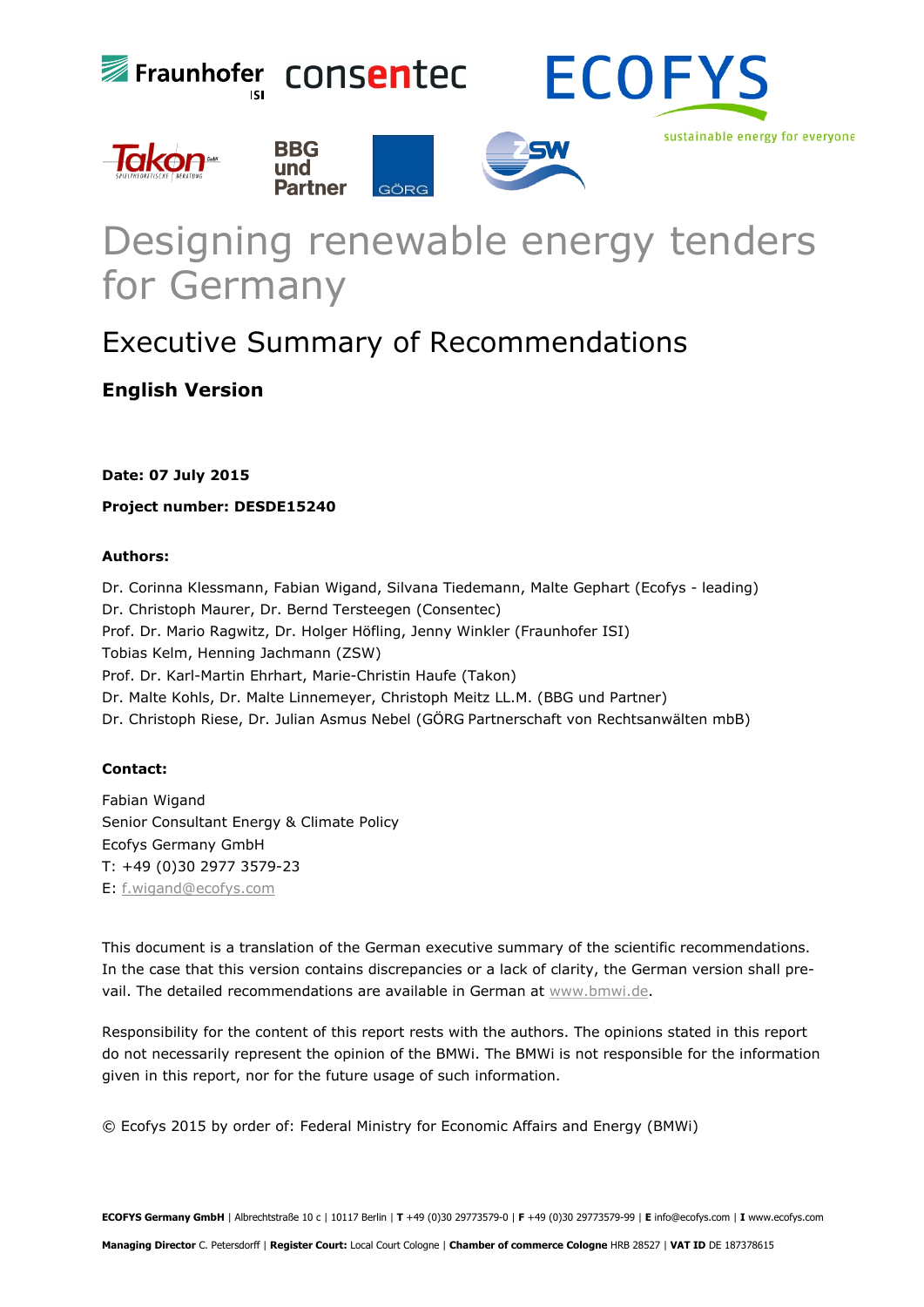

The [Renewable Energy Sources Act \(EEG 2014\)](http://www.bmwi.de/DE/Themen/Energie/Erneuerbare-Energien/eeg-2014.html) states that financial support for electricity from renewable energy sources (RES) is determined via competitive auctions (tenders) by 2017 at the latest. The Federal Ministry for Economic Affairs and Energy (BMWi) has commissioned Ecofys, Fraunhofer ISI, Consentec, ZSW, Takon, GÖRG, and BBG and Partners to develop a concept for the design of such auctions. The interim results are laid out and submitted for comments in this report.

# **Objectives of the auctioning system**

- *Efficient allocation and competition* 
	- $\circ$  Auctions for renewable energy will be introduced in order to determine the level of remuneration in a competitive procedure, thereby concentrating support on the least expensive projects. In order for the auction to identify the remuneration for renewable energy that covers production costs but does not facilitate the generation of windfall profits, significant competition between the projects in the auction is required. Therefore, the number of participating projects must exceed the number of awarded bids.
- *Target achievement*
	- In an auction the volume is determined centrally by the contracting authority, while the project-specific support level is determined through the auction itself. Consequently, the expansion of renewable energy capacity has an upper limit and is controllable upward. The legal establishment of a particular auction volume alone does not guarantee that this volume will actually be built. To achieve the expansion targets according to § 1 and §3 of the EEG (2014), the auction design should be such that there is a high probability and intention for realisation of the bids. At the same time, it must also be ensured that the realisation deadlines actually allow the project to be realised.
- *Actor diversity* 
	- $\circ$  An auction should be designed so that as many different actors as possible can participate without discrimination, which increases the intensity of competition in the auction. In addition, the design should be simple, transparent, and understandable and not require the development of a complex bidding strategy in order to participate. Therefore, a special focus is placed on the participation conditions, which should be attainable for a variety of potential bidders.

# **General considerations**

# **Premises for auction design**

The work of the scientific consortium is based on premises regarding various design elements of auctions. In all considerations it is assumed that a certain amount of installed capacity (as opposed to energy) will be auctioned. The energy produced in the facilities of the successful bidders is then remunerated in the form of a sliding market premium for a fixed period of years. Furthermore, aspects regarding the physical or economic integration of renewable energy into the electricity system are not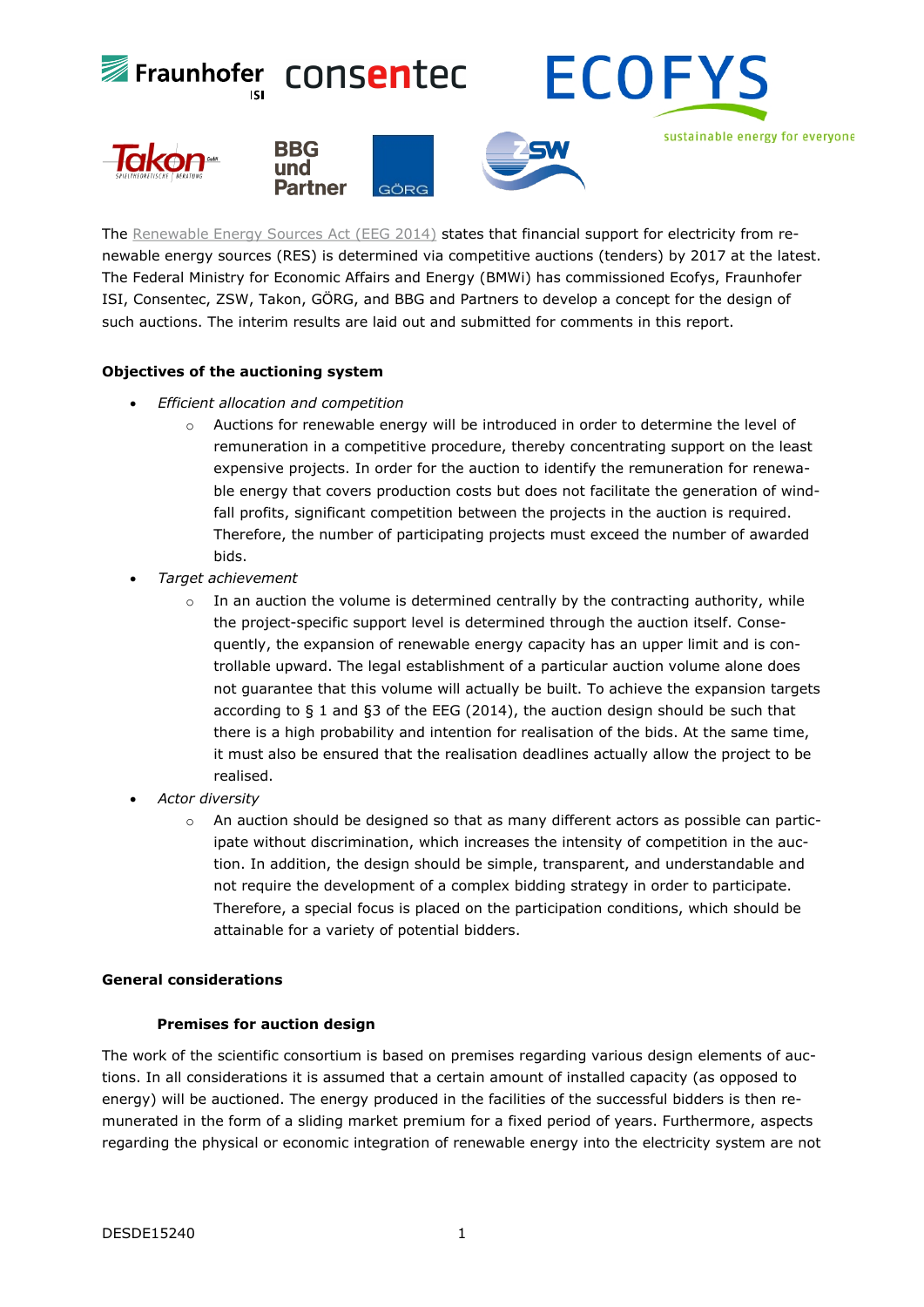

subject to the report at hand, but will be dealt with externally to the auction. At a later date (late summer 2015), these premises will be discussed in detail and evaluated in another paper produced by the consortium.

# **Protection of actor diversity**

The recommendations regarding the protection of actor diversity are currently not final. The recommendations will be revised and specified on the basis of position papers.

According to § 2(5)3 of the EEG (2014), the current actor diversity in electricity generated from renewable energy should be preserved in the transition to an auction scheme. Often it is feared that auctions could indirectly penalize "small actors", since participation in the auction exposes small bidders (such as private persons, cooperatives, and small businesses) to greater challenges than larger bidders. Because of this, smaller actors could have a competitive disadvantage because they usually have to pay higher purchase prices for installation components and cannot distribute transaction costs among several or higher bids. Also, in many cases small actors have a lower credit rating and thus cannot, or only under less favourable conditions, receive bank guarantees for bid bonds. Given the risk of not being successful in the auction, they may also not be in a position to carry out the required pre-development activities and may withdraw from the market as a result. Some of these challenges regarding participation in an auction could be addressed within the auction itself (for example, through a simple, transparent, and non-discriminatory design) or through advisory services on participating in the auction. Depending on the actor structure, there is also the possibility to give small actors and/or their projects, special treatment within the auction or to exclude them from the auction. Regardless of the route chosen, a legally sound and accurate definition of the small actors who require protection should be used. Regulations that allow for the preferential treatment of smaller actors can have negative, unintended effects on the auction results. In this case, the disadvantages should be weighed against the potential advantages of actor diversity.

# **Assessment of technologically-neutral auctions**

The discussion on general design elements shows that the precise design has a significant influence on the operation and success of the auction scheme. The direct impact of the individual design decisions depends primarily on the market situation (esp. actor structure and competition) and the project specifics (lead time, development of costs etc.). The market analyses performed by BMWi show that both the market situation and the project specifications are heavily dependent on the specific sector (i.e. wind onshore, wind offshore, and PV). In this respect, a technology-neutral auction does not seem appropriate, seeing as the technology-specific and varying market and project structures cannot be taken into account. In this case the objectives of the auction would likely be missed. In particular, there is a high probability that this would lead to windfall profits of many plants. The negative impacts of a (hypothetical) technology-neutral auction will be elaborated upon at a later date.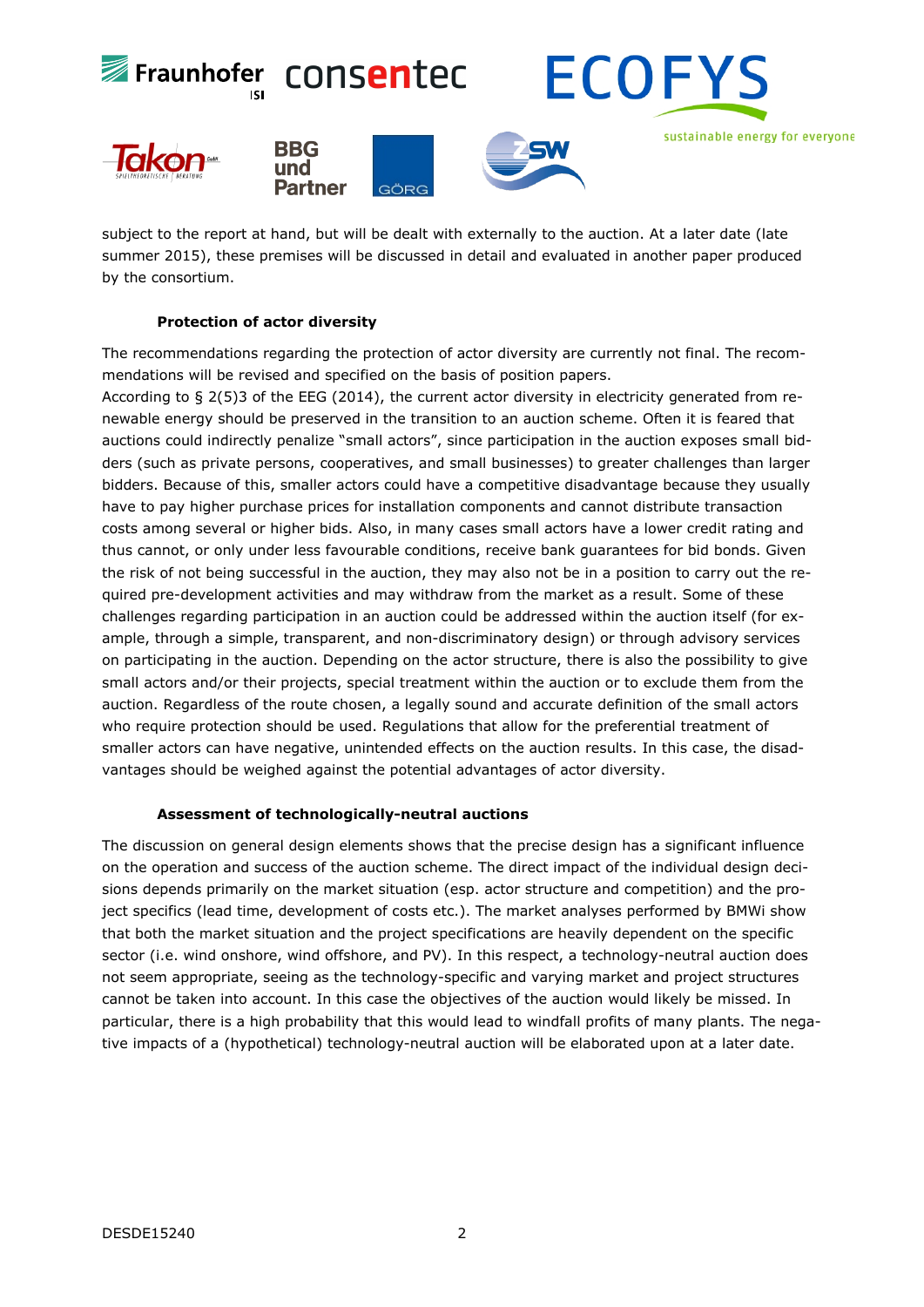

# **Onshore wind energy**

#### **Parameters of the market segment**

Since 2011, the use of onshore wind energy has boomed in Germany but the expansion has been subject to strong fluctuations in the past. A key driver of this development was and continues to be the availability of suitable sites, which will also be an important correcting variable and limiting factor in the future.

The types of installed wind turbines and parks vary throughout Germany. 15% of all wind turbines (10% of the installed capacity) are single units and 58% (53% of the installed capacity) are in wind farms with a maximum of 6 turbines. In the years 2012 to 2014, the proportion of single units was with 12% (11% of the installed capacity), slightly lower than the total portfolio. In contrast, the proportion of parks with a maximum of 6 units dropped by 5% (63% of the installed capacity)(Leipziger Institut für Energie 2015b). As a result of varying geographical and political conditions, there are more wind farms in the north than in the south of Germany.

The electricity production costs are largely determined by the amount of wind at the location and range from 5.5 ct/kWh (for a site generating 150% of the reference yield) and 9 ct/kWh (for a site generating 70% of the reference yield). Currently about 75% of the wind turbines accounted for are located at sites where 60 to 90% of the reference yield is realized. In addition to the wind resource, capital costs are an important driver of electricity production costs. Currently low interest rates push down the costs of the capital-intensive wind energy. The period from the start of the project to the commissioning of the first wind turbine of a wind farm lasts around 5 years on average. Until approval has been received according to the Federal Immission Control Act (Bundes-Immissionsschutzgesetz – BImSchG), costs of around €70/kW are incurred. The mere realisation phase following the granting of the immission control permit lasts approximately one year for most farms.

# **Auction design**

#### **Early/late auctions**

We recommend late auctions for onshore wind energy, meaning that bidders can participate in the auction after receiving the necessary permission to build a wind farm. A late bid increases the probability of realisation of awarded projects and makes it more likely that these projects can be evaluated in a timely manner due to the shorter realisation deadline. If it turns out that the level of competition will be severely limited by the expenses required of bidders to meet the qualification criteria, the transition to an early auction could be considered. However, one must consider the fact that the level of competition of onshore wind energy is primarily dependent on the availability of land. Furthermore, some actors who could not meet the necessary financial prerequisites of the early auction may still not be able to participate in the late auction. As a result, such actors would rather acquire the rights to produce electricity on a (albeit more liquid) secondary market.

# **Regional control and offsetting of different site conditions**

In the auction design the objectives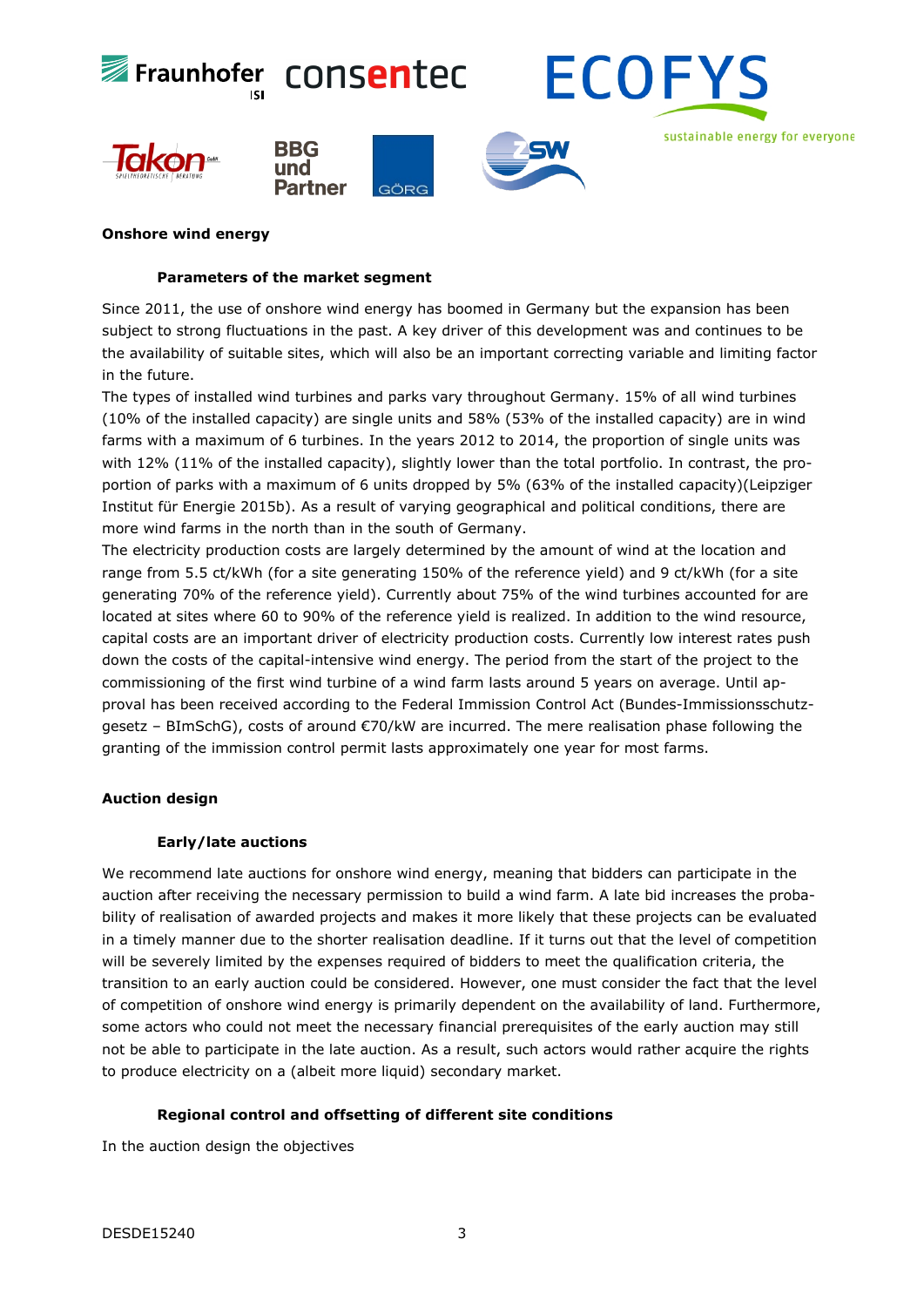

- auctioning a homogenous good to increase competition and
- achieving the targeted regional distribution of wind projects

are both relevant. Both objectives must be considered jointly when designing an auction, since they can only be reached by employing instruments with opposing impacts.

Reserving a quota for one or more regions in the auction directly aims at achieving a certain regional distribution. If sufficient project sites are available, the quota can facilitate control over the regional distribution. Due to the complexity of its implementation and the difficulty of determining appropriate regions, introducing a quota is not recommended at present. If the first auction rounds lead to an unacceptable regional distribution, introducing quotas may be considered.

The reference yield model (German: "Referenzertragsmodell") is not an appropriate instrument to guide regional distribution, both in the case of a fixed feed-in-tariff or in auctions. However, it can create the conditions that facilitate the development of wind energy in regions other than those with the strongest wind resource. The more site differences are compensated for in the reference yield model, the more likely it is that projects at a site with less favourable wind resources are competitive in the auction. However, the increased level of competition and related price pressure is offset by additional costs that result from the expansion of wind turbines at sites with less favourable wind resources. It is recommended that the existing reference yield model be retained, albeit in a modified form. In particular, the competitiveness of projects at sites producing 70-82.5% of the reference yield should be improved. For reasons of efficiency, it is not recommended to compensate for all differences that result from the location. The parameterization of the reference yield model is not trivial and is subject to large uncertainties. Before changing the model, several aspects deserve a more detailed discussion, including the impact of the duration of the financing period, changes in interest rates, and reference turbine configurations at sites generating 110% of the reference yield.

| <b>Eligibility requirements</b>                |                                                                                                                                                                                                                                                                                                                                                                                                                                                                                                                                                                                                                                                                                                                                                                                                                                                                                                                                                                                                                                      |  |
|------------------------------------------------|--------------------------------------------------------------------------------------------------------------------------------------------------------------------------------------------------------------------------------------------------------------------------------------------------------------------------------------------------------------------------------------------------------------------------------------------------------------------------------------------------------------------------------------------------------------------------------------------------------------------------------------------------------------------------------------------------------------------------------------------------------------------------------------------------------------------------------------------------------------------------------------------------------------------------------------------------------------------------------------------------------------------------------------|--|
| Material & financial<br>qualification criteria | We recommend combining high material qualification criteria with<br>$\bullet$<br>low financial security (bid bond) to ensure a high implementation<br>rate and allow players with limited funds to participate in the auc-<br>tions.<br>The option of a higher, purely financial qualification could be consid-<br>ered, but the potential efficiency benefits due to increased flexibility<br>have to be weighed against the resulting unequal participation op-<br>portunities between large and small actors.<br>As a material qualification, a permit notification under the Federal<br>$\bullet$<br>Immission Control Act should be required, but that the immission<br>control permit ("BImSchG-approval") has legal force, should not be<br>a requirement. A financial qualification requirement, meaning the<br>deposit of a guarantee or security deposit, is also necessary, if an<br>immission control permit already exists as a material qualification.<br>In this case a bid bond of 30 $\epsilon$ /kW is recommended. |  |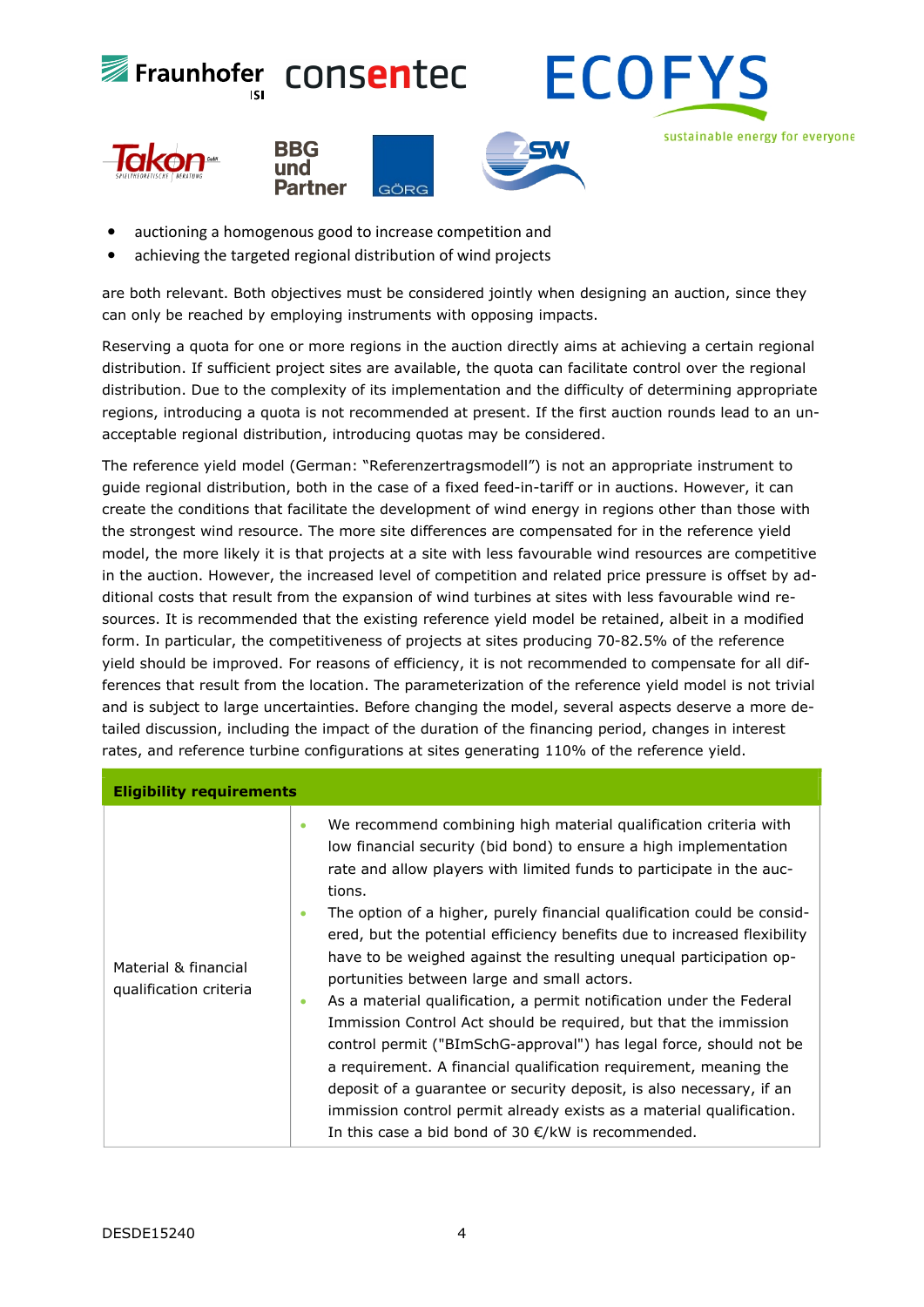







sustainable energy for everyone

| <b>Eligibility requirements</b> |                                                                                                                                                                                                                                                                                                                                 |  |
|---------------------------------|---------------------------------------------------------------------------------------------------------------------------------------------------------------------------------------------------------------------------------------------------------------------------------------------------------------------------------|--|
|                                 | In the case of a purely financial qualification, a bid bond of at least<br>۰<br>100 €/kW is recommended.<br>Splitting the bid bond in two (division between a bid bond required<br>٠<br>before the auction and an increased amount after a successful par-<br>ticipation to incentivise timely realisation) is not recommended. |  |
| Location und project<br>size    | No limitations on eligible project sites<br>۰<br>Only for administrative reasons should the project size be con-<br>۰<br>strained. It is conceivable that turbines that do not exceed a maxi-<br>mum power of 1 MW could be excluded.                                                                                           |  |

| <b>Auction procedure</b>              |           |                                                                                                                                                                                                                                                                                                                                                                                                                                                                                            |
|---------------------------------------|-----------|--------------------------------------------------------------------------------------------------------------------------------------------------------------------------------------------------------------------------------------------------------------------------------------------------------------------------------------------------------------------------------------------------------------------------------------------------------------------------------------------|
| Frequency of the auc-<br>tion         | $\bullet$ | Auctions should be carried out with a relatively high frequency of 3-<br>4 rounds per year. Repeated participation of non-awarded projects<br>should be possible. Participation in an auction with a project that<br>has already won a bid should be excluded until the realisation dead-<br>line has passed.                                                                                                                                                                              |
| Auctioned volume                      | ۰         | The auctioned volume should cover the expansion target specified<br>in § 3 of the Renewable Energy Act (2014). The volume can retro-<br>actively be increased by the capacity of unrealized projects or pro-<br>actively in anticipation thereof. In addition, repowering should be<br>included. To facilitate a constant expansion and keep the level of<br>competition constant, a concept regarding the smoothing out of the<br>repowering volume should be applied over several years. |
| Ceiling price/floor price             | ۰         | An ambitious ceiling price should be fixed. This maximum price<br>should be revealed to the auction participants in advance. A floor<br>price is not necessary.                                                                                                                                                                                                                                                                                                                            |
| Auction procedure and<br>pricing rule | ۰         | We recommended applying the pay-as-bid pricing rule because it is<br>generally more stable against undesired, strategic incentives than a<br>uniform pricing rule. Consequently, the support level is project-spe-<br>cific. If a sufficiently high level of competition is reached, the transi-<br>tion to uniform pricing can be considered.                                                                                                                                             |

| <b>Realisation of awarded projects</b> |  |                                                                                                                                                                                                                 |
|----------------------------------------|--|-----------------------------------------------------------------------------------------------------------------------------------------------------------------------------------------------------------------|
| Realisation deadline                   |  | The implementation period should be 24 months. The grace period<br>for delays should last 6 months. During the grace period, the pen-<br>alty increases gradually but the rights to produce electricity remain. |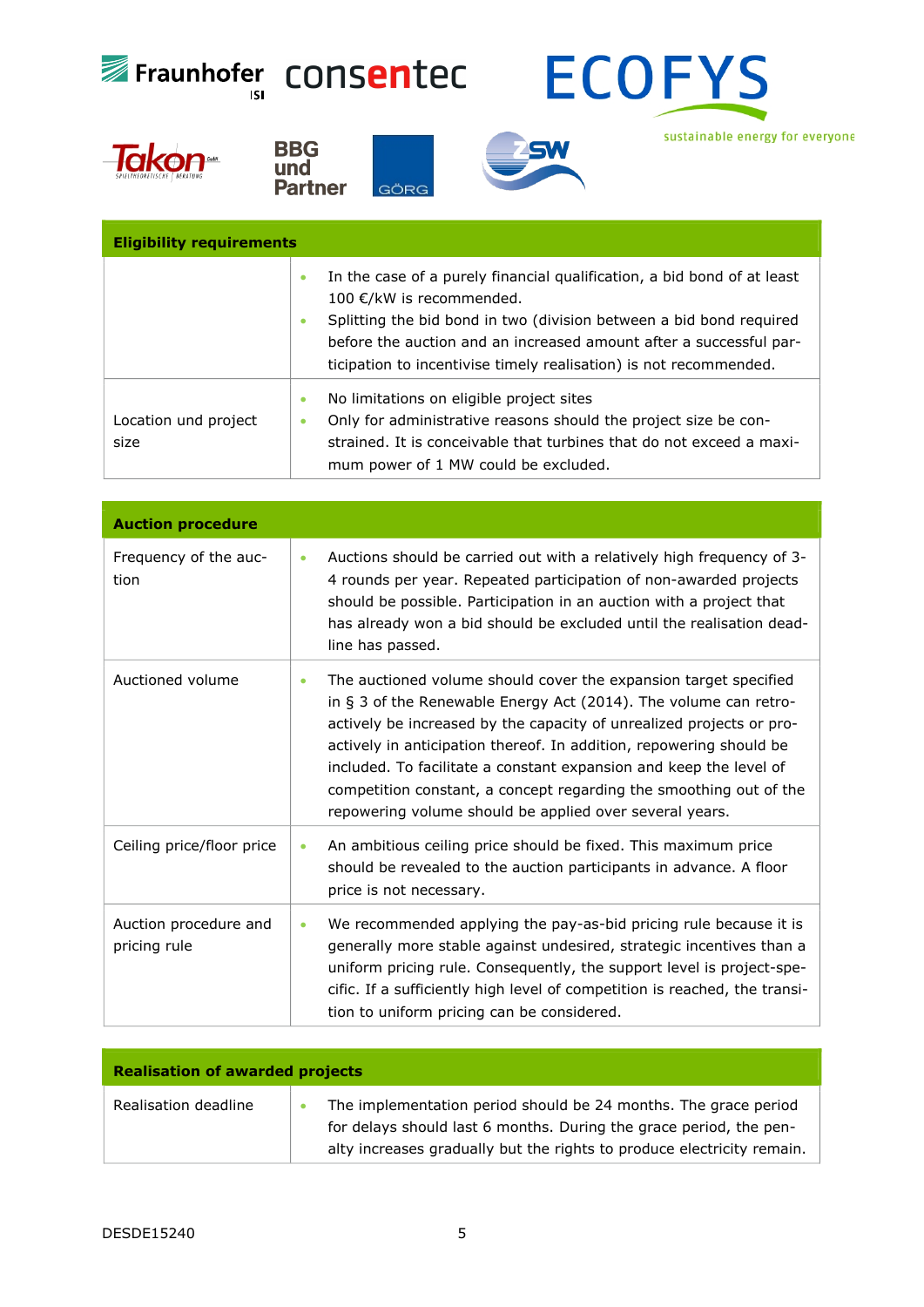

sustainable energy for everyone









# **Offshore wind energy**

# **Framework requirements of the market segment**

For the expansion of offshore wind energy, there are three planned expansion stages thus far. The first stage with 12 offshore wind farms (OWF) plus the Alpha Ventus test field is currently being implemented and is already in operation. By the end of 2014 the installed capacity was 1,050 MW and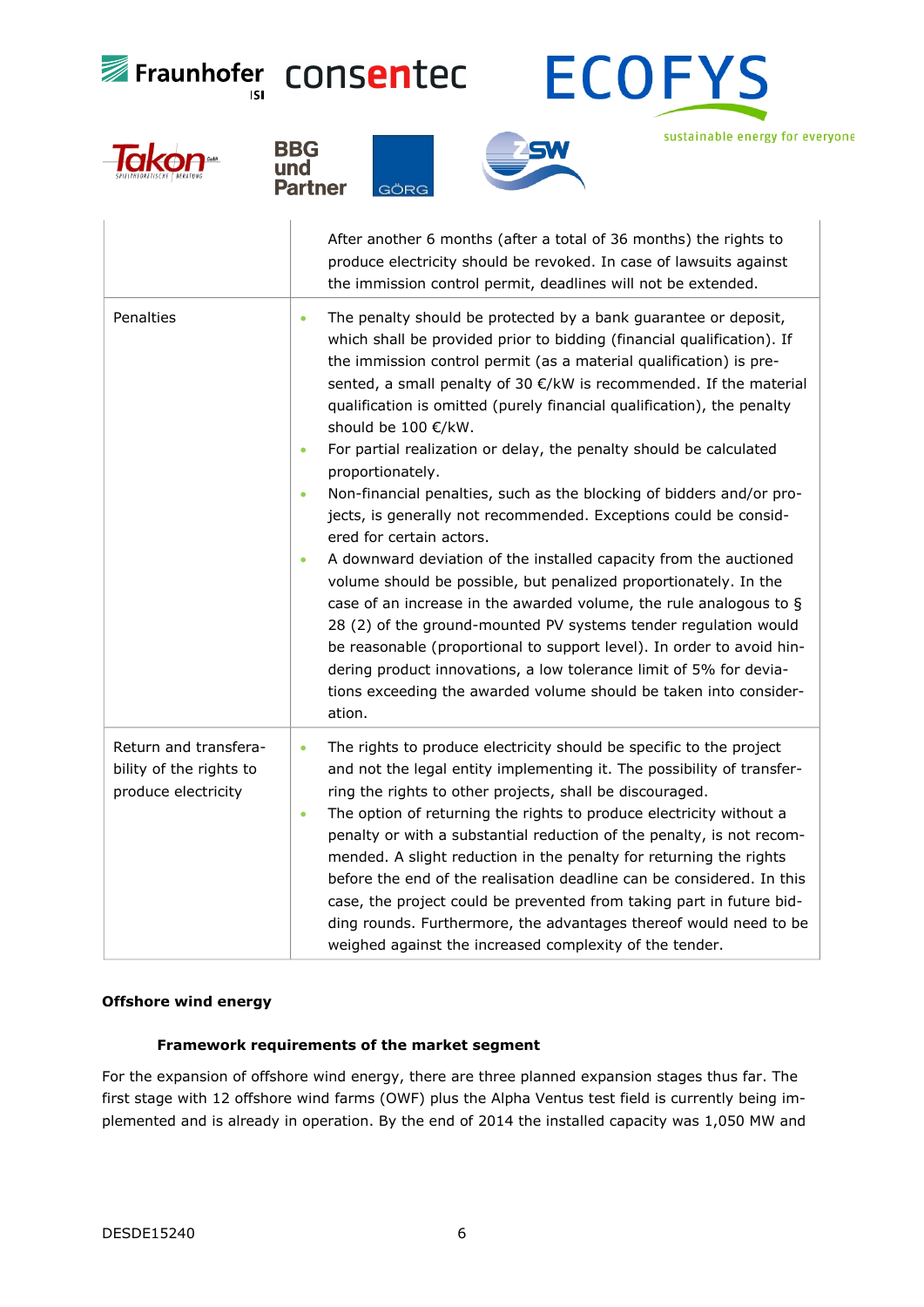

is expected to expand to about 3,000 MW by the end of 2015. In the 2nd stage of expansion, a further 3,500 MW of installed capacity should be connected to the grid by 2020 according to the targets of the Renewable Energy Sources Act (2014) (this corresponds to an annual expansion of 700 MW). Since August 2014, the extension has been controlled by the limited allocation of network capacity. Therefore, a maximum network capacity of 7,700 GW can be distributed until 2017. Between 2021 and 2030, an annual additional expansion of 800 MW is desired, which would lead to an installed capacity of about 15,000 MW in 2030.

# **Challenges in auction design**

For the auction design of offshore wind energy, very specific challenges arise:

• Long project development and realization periods of up to 10 years

Currently, the project development and realization period lasts up to 10 years. The long implementation period presents a problem for determining an optimum time for the auction. With a late auction the realization of the park is very likely, but the costs of the pre-development are very high. If the auction takes place at an early stage, the realisation deadline is long and it takes a long time before the auction design may be evaluated. Furthermore, the estimation of the actual technical and economic parameters of the OWP is associated with high uncertainties.

• Necessary coordination of project implementation and grid connection

In order to realize a cost-effective development of the entire system, the planning and implementation of the grid must be coordinated with the development of the wind park. The long implementation periods for grid access, in particular in the North Sea (about 6 years), are critical for the design of each auction that occurs before the grid connection is in place.

• High investment volumes and high pre-development costs

The investment volumes for offshore wind farms are several times higher than those of onshore wind farms, resulting in a limitation of the potential bidders, a lower level of competition, and the possibility for high sunk costs.

• Limited potential compared to the planned expansion

Compared to the planned expansion until 2030, the economically exploitable potential of nearshore OWFs in zones 1 and 2 are relatively limited. In the late auctions in particular, this can lead to a reduction in competition between wind parks.

• Current status of the expansion is characterized by varying levels of progress and permission stages

The current situation of the development of offshore wind energy in Germany is characterized by several existing permits and grid connection commitments, as well as by projects in different stages that have incurred very different costs thus far. This diversity challenges the introduction of auctions for offshore wind energy in Germany.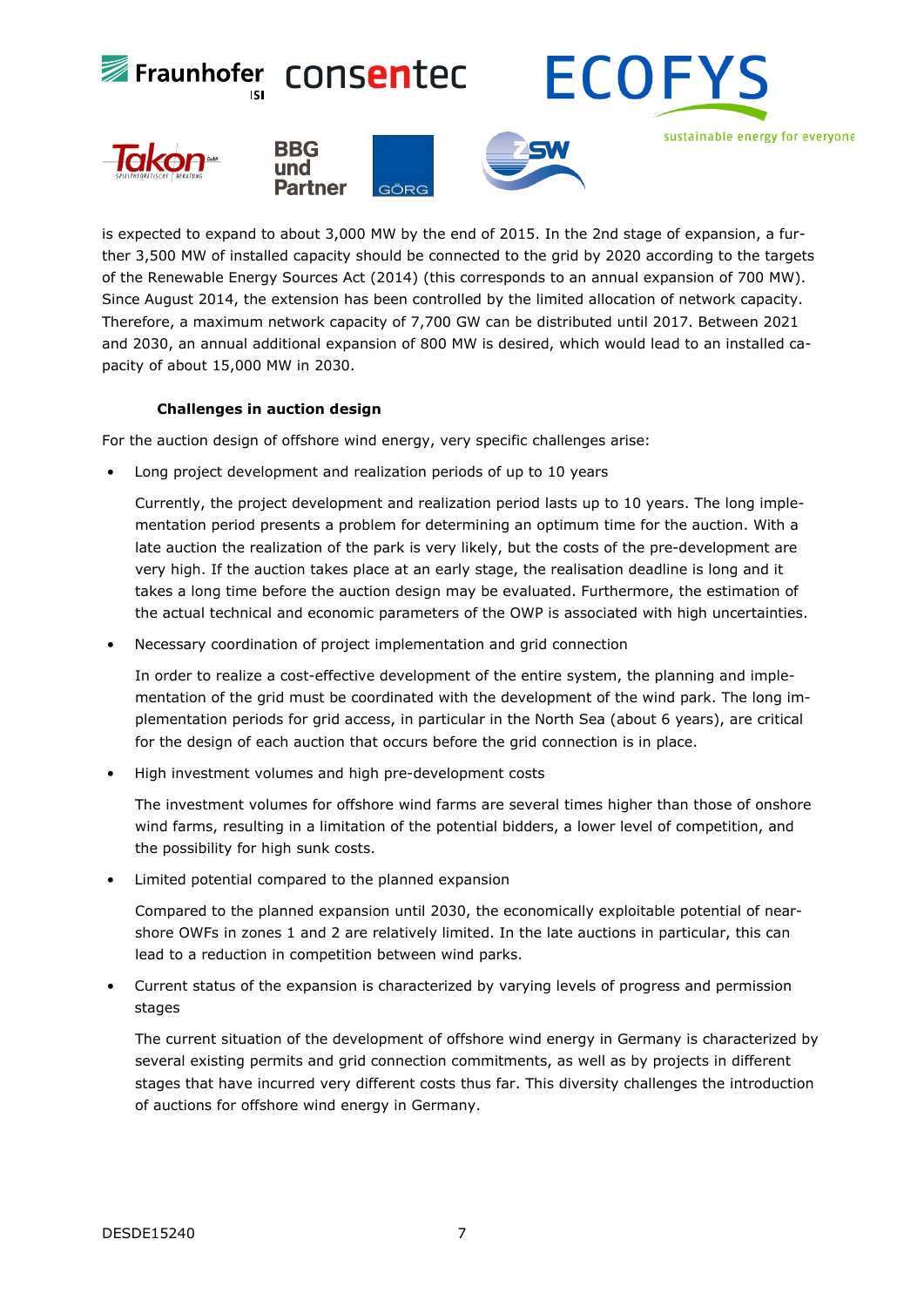

# **Possible auctioning systems**

#### *Centralized system*

The central auctioning system is characterized by a number of players competing for a particular OWF site that has been selected and pre-developed by the government ("intra-area competition"). The pre-development of the OWF is conducted in advance of the auction by a centrally-coordinating body (e.g. BSH, the German Maritime and Hydrographic Agency). After the pre-development, which corresponds to an enhanced strategic environmental impact assessment (SUPplus), the auctioning procedure of the OWF area is carried out. Subsequently, the winner of the auction initiates the planning and authorisation procedure**.** This step of the process is significantly shorter than in the current process because numerous studies are already conducted as part of the SUPplus. The development and implementation of the grid connection can be synchronized with the OWF. The grid connection is carried out by the transmission system operator, as is currently the case.

#### *System O-NEP+*

The auctioning system O-NEP+ essentially builds on the current system. Several OWP areas that are pre-developed by the private sector until permission is obtained compete for the rights to generate electricity ("inter-area competition"). The grid connection in this model would be developed according to the criteria and the timetable of the O-NEP (offshore grid development plan) and is the precondition for participation in the auction. In the auction all players with an approved OWF project that is located in an area with sufficient and pre-existing, transmission-service-operator-allocated grid connection capacity, can participate.

#### *System with accelerated grid connection*

Also in the auction system with accelerated grid connection, several OWF areas that are pre-developed by the private sector until permission is obtained, compete for the rights to generate electricity ("Inter-area Competition") and obtain a grid connection. The grid connection would follow the auction results in this model and connect the OWF areas that have emerged as winners from the auction. A precondition for this approach is the shortening of the realisation phase for the grid connection (periods of approximately 4 years, incl. auctioning, would be desirable). Whether or not this is actually feasible depends, among other things, on the development of technical standards, which cannot be conclusively assessed at this time.

# **Comparison of auctioning systems**

A comparison of the auctioning systems that takes design challenges into account shows that especially in the long-term, the central system is advantageous in terms of competition and minimizing system costs. The system with accelerated grid connection could also meet the competition requirements and lead to low system costs under the assumption of technical feasibility. However, when the necessary technical standards will be developed is not currently foreseeable. The O-NEP+ system is expected to be unsustainable in terms of competition, but facilitates a "soft" transition towards an auctioning system with minor changes to the current one. It also allows the current actor structure and the interests of actors with highly developed OWF projects to be safeguarded.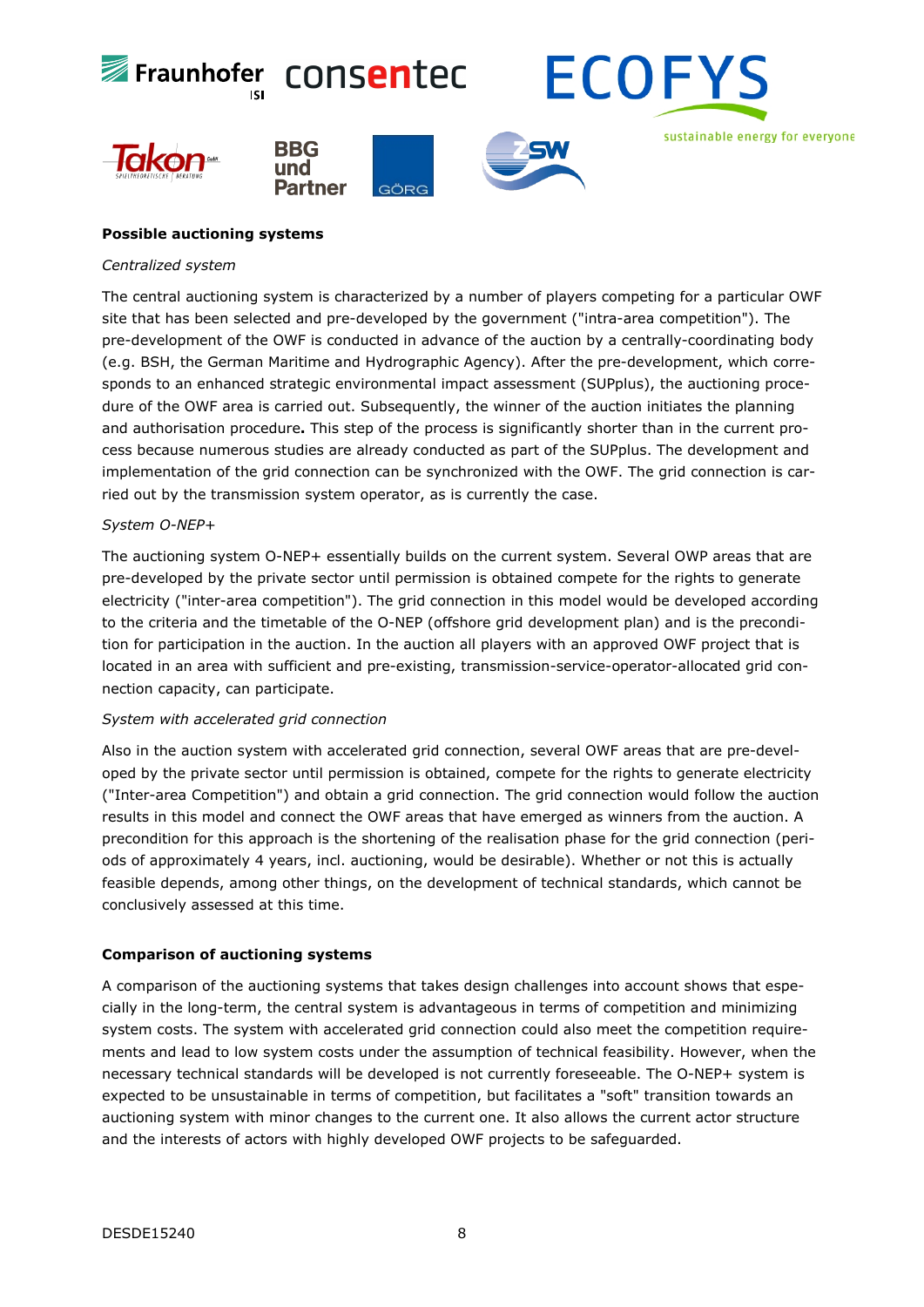

# **Pathways to the introduction of an auctioning system for offshore energy**

Based on the aforementioned characteristics of the design options, a two-tiered path for the introduction of auctions can be developed. In the first phase, a tendering system could be implemented according to O-NEP+, which, in the second phase, is converted to the central tendering system. With this combination, the positive features of both models can be utilised and the undesirable effects can be avoided. O-NEP+ would facilitate a system change with minor changes, preservation of the actor structure, and investment protection, while a stable competitive position can be achieved in the long term with a central system in a very limited market (tenders for 800 MW/year corresponds to 1-2 projects).

Several variants are conceivable for this two-step path. In the first phase, the O-NEP+ system can be configured so that at regular intervals, 800 MW, for example, are auctioned or that all players with pre-developed projects can theoretically participate in a large one-off auction. In the second phase, the planned transition to the central system is carried out. Alternatively, in phase two it would also be possible, with the appropriate progress on the technical standards, to facilitate improved competition with the "accelerated grid connection" model.

According to the current analysis there is a preference for a one-off auction as a way to transition to a central auction system in the short term, seeing as it has the potential to achieve a high level of competition and the expectation that an accelerated grid connection in the foreseeable future is uncertain.



**Figure 1: Overview of the pathways to the introduction of an auctioning system for offshore energy**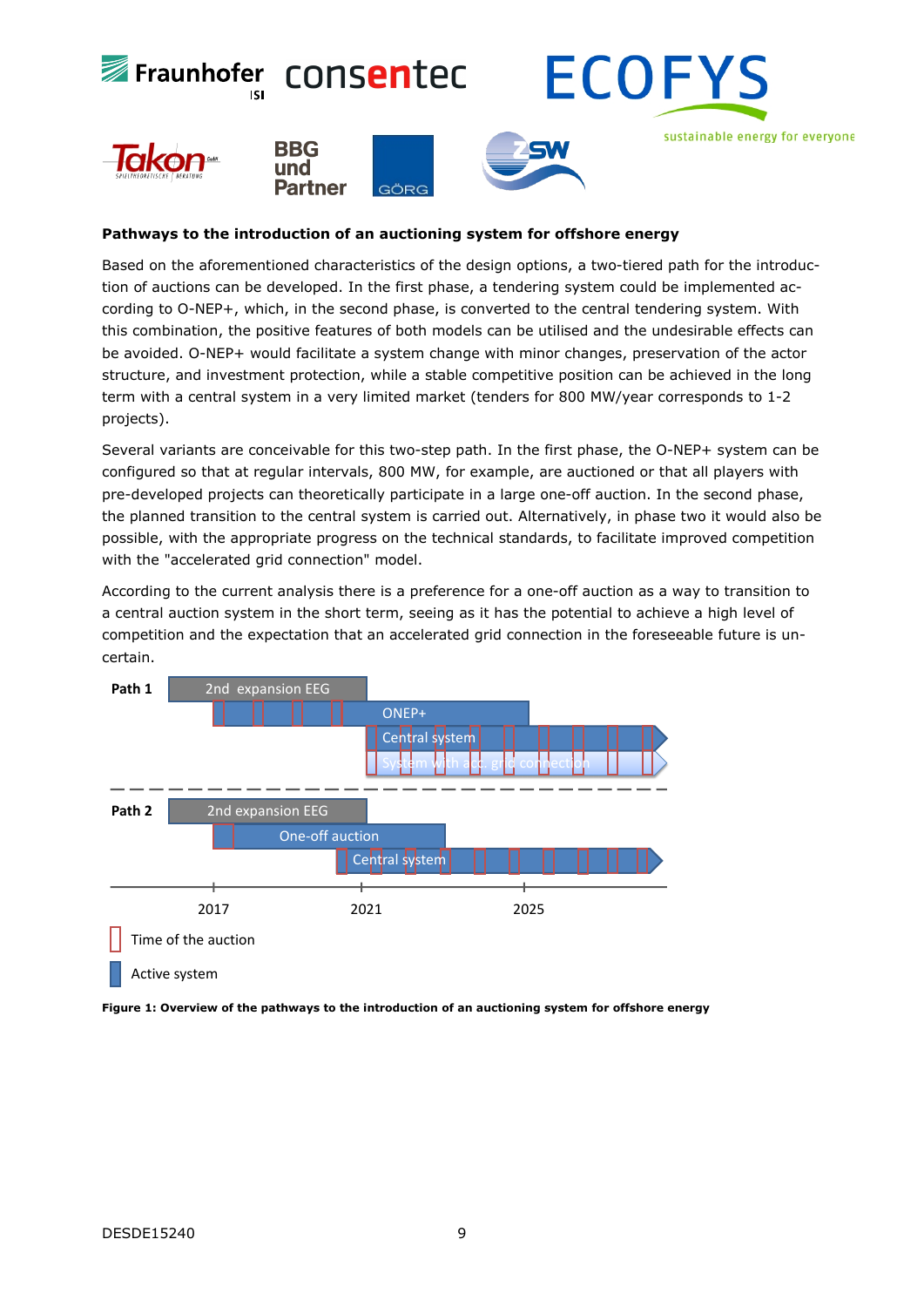

# **PV roof installations**

# **Framework requirements of the market segment**

After years of high expansion rates of over 7 GW/year, which clearly exceeded the target corridors, the German PV market has declined sharply since 2013. Given this, only 1.9 GW of new capacity was installed in 2014. This market decline is primarily due to a combination of continually declining remuneration rates, stagnant system prices, and uncertainties in terms of self-consumption.

The operators and investors of the PV roof-mounted installation segment are extremely diverse and heterogeneous and the market is made up of a number of small and mid-sized units. In 2013 roofmounted installations up to 100 kW accounted for over 70% of the newly-installed capacity and 98% of the total number of installations; in 20[1](#page-11-0)4, the shares are likely to be similar<sup>1</sup>.

# <span id="page-11-1"></span>**Self-consumption**

Since 2009, and especially since 2012 when the self-consumption premium was removed, self-consumption, as well as the business models and technical configurations based on it, have gained importance. New PV systems are almost exclusively designed in such a way that a part of the energy produced is self-consumed despite the fact that nowadays, and also in the future, the macro-economic importance of self-consumption from PV installations is low compared to that of other power plants.

If self-consumption were permitted in tendering systems, it would likely cause significant distortions of the auction. Potential plant operators would factor in the realisable revenue, meaning the avoided electricity purchase price, into the calculation of the required remuneration for the excess supply. Consequently, the plants with the lowest required support level would receive the support rather than those with lowest electricity generation costs. Therefore, installations with the highest portion of selfconsumption would be encouraged and site quality criterion, on the other hand, would be of secondary importance. Due to the described effects, the ground-mounted PV systems auction regulation (FFAV) requires that all electricity generation must be fed into the grid and not self-consumed.

#### **Auction design**

i<br>I

We propose integrated auctions for ground-mounted and large PV installations on roofs or other built structures of a capacity at or above 1 MW. In the framework of this joint auction, the main elements of the auction system for ground-mounted PV installations are retained, since large PV installations on roofs and other built structures with a capacity at or above 1 MW show structural similarities to that of ground-mounted installations. The joint auction volume should be at least 600 MW, given that the market potential is expanded by the inclusion of large roof-mounted PV installations and installations on other built structures. For smaller installations we recommend applying the De-Minimis-regulations of the EC State Aid Guidelines.

<span id="page-11-0"></span><sup>&</sup>lt;sup>[1](#page-11-1)</sup> Since the transaction data with respect to the Renewable Energy Sources Act is not yet available for 2014, the corresponding evaluation for 2014 cannot yet be made.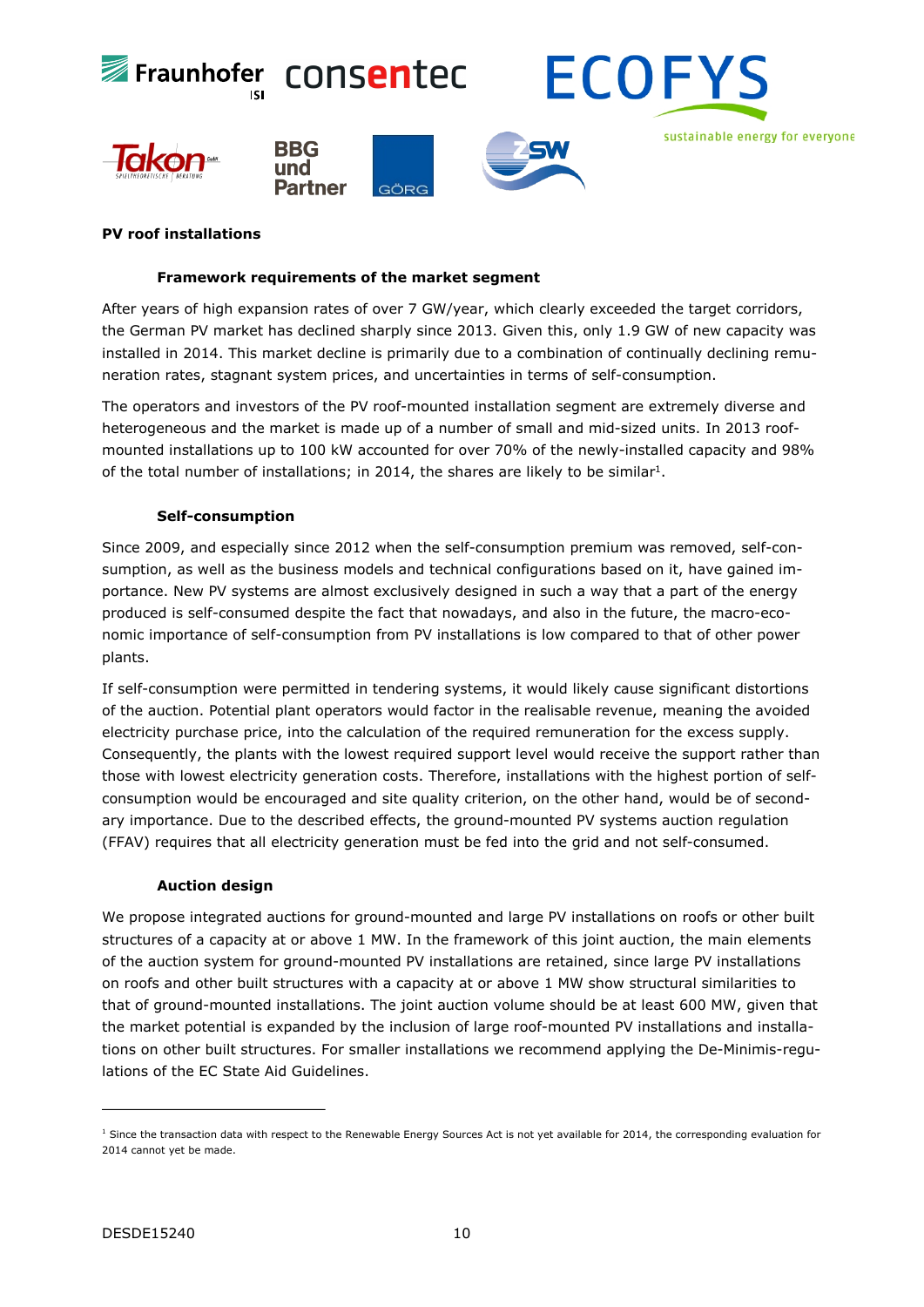



sustainable energy for everyone







Overview of the essential design elements of the recommendations:

- Joint auction with a volume of at least 600 MW/year for large roof-mounted PV installations, large installations on other built structures, and ground-mounted installations;
- Fully applying the De-minimes-rules of the EU State Aid Guidelines: Exception from auctions for installations below 1MW;
- Incentivising participation and increasing the likelihood of large roof-mounted PV installations being successful in the auction by granting a premium to make up for higher specific costs of such installations compared to ground-mounted ones;
- Exclude self-consumption and require commitment to fully feed in the produced electricity (analogous to ground-mounted PV auction scheme) to avoid market distortion;
- Maintain most of the parameters of the ongoing auction for ground-mounted PV.

In principle the PV targets can be ensured by ground-mounted systems alone, however a significant contribution by roof-mounted systems is politically desired. For the joint auction the initial conditions should include a bonus for large roof-mounted installations so they can compete with groundmounted systems despite having higher specific costs. Because of the De-minimis rules, much of the PV market will remain subject to the previous funding system (with all applicable rules). The volume of the roof-mounted segment outside of the auction system is controlled by the flexible cap ("atmender Deckel").

| <b>Eligibility requirements</b>                |                                                                                                                                                                                                                                                                                                                                                                                                                                                                                                                                                                                                                                                                                                                                               |  |  |
|------------------------------------------------|-----------------------------------------------------------------------------------------------------------------------------------------------------------------------------------------------------------------------------------------------------------------------------------------------------------------------------------------------------------------------------------------------------------------------------------------------------------------------------------------------------------------------------------------------------------------------------------------------------------------------------------------------------------------------------------------------------------------------------------------------|--|--|
| Material & financial<br>qualification criteria | Because PV roof-mounted systems are not subject to legal approval<br>$\bullet$<br>and construction planning requirements comparable to that of<br>ground-mounted installations, it is proposed that PV roof-mounted<br>systems are not subject to any material qualification requirements.<br>Building on the suggestion that no material qualification require-<br>$\bullet$<br>ments should be set, a first bid bond of €4/kW and a second bid<br>bond of €50/kW are proposed.<br>To simplify the system, the advantages and disadvantages of a<br>$\bullet$<br>merger of primary and secondary bid bonds as well as a possible<br>corresponding adjustment for ground-mounted systems, should be<br>discussed throughout the consultation. |  |  |
| Project location und<br>size                   | The location for ground-mounted systems should be evaluated after<br>$\bullet$<br>the first tender rounds.<br>Regulating eligible locations is not necessary for roof-mounted sys-<br>tems.<br>The maximum unit size should be 10 MW for both ground-mounted<br>$\bullet$<br>systems as well as PV systems on buildings or other structures.<br>The minimum project size is limited by the De-minimes rules and<br>٠<br>should therefore be set at 1 MW.                                                                                                                                                                                                                                                                                      |  |  |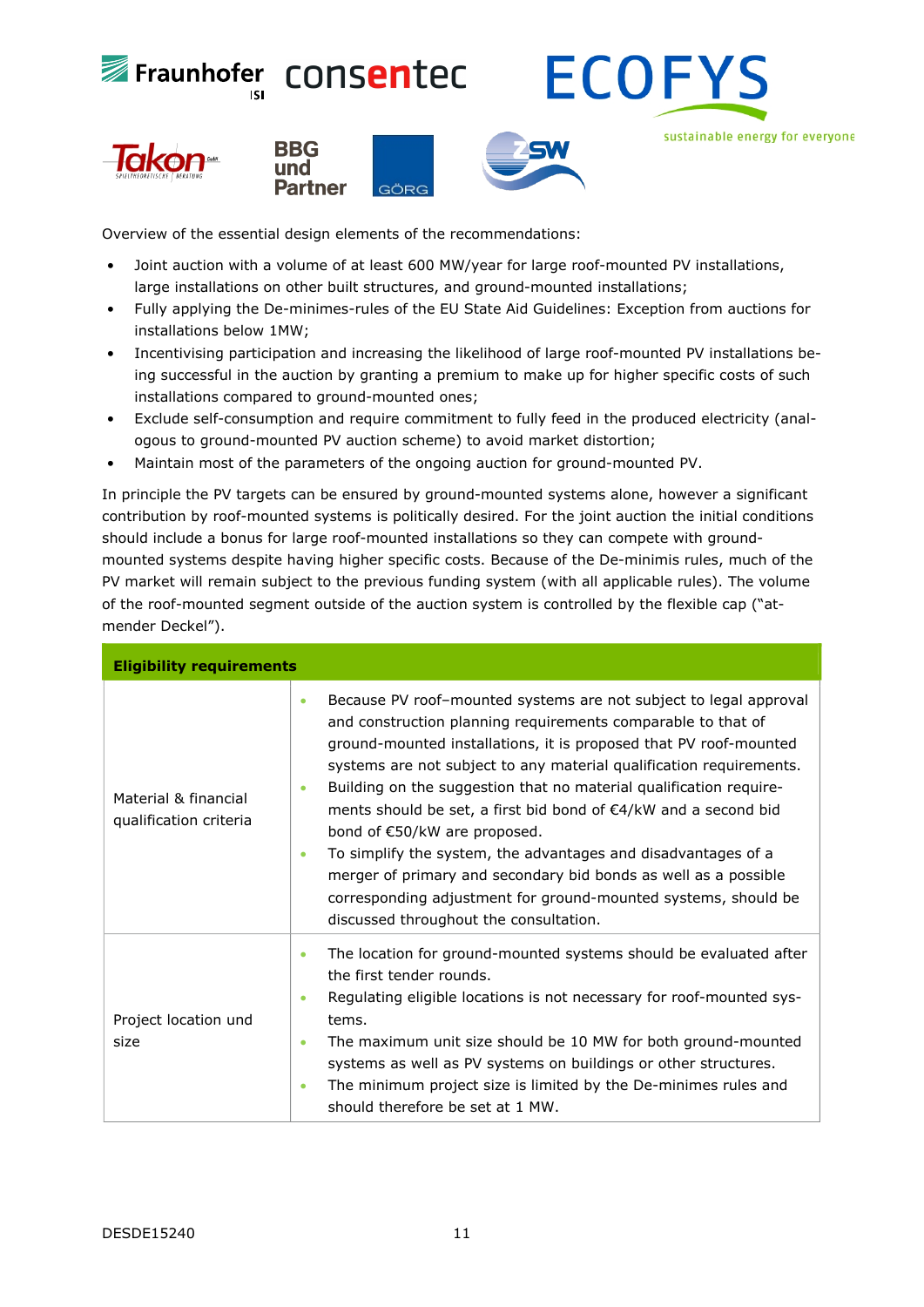

sustainable energy for everyone







GÖRG **Auction procedure**  Auction frequency  $\|\cdot\|$  In accordance with the ground-mounted PV systems tender regulation, 3 to 4 bidding rounds should be conducted per year Auctioned volume  $\|\cdot\|$  The joint auction volume for large PV systems on roofs or other structures and ground-mounted systems should be at least 600 MW/year. To increase the chances of a successful bid for large rooftop sys-

|                                       | $\bullet$ | To increase the chances of a successful bid for large rooftop sys-<br>tems in direct competition with ground-mounted systems, we pro-<br>pose the granting of a bonus for rooftop installations. It is yet too<br>early to set the bonus for large rooftop installations. |
|---------------------------------------|-----------|---------------------------------------------------------------------------------------------------------------------------------------------------------------------------------------------------------------------------------------------------------------------------|
| Ceiling price/floor price             | $\bullet$ | As for ground-mounted systems, a ceiling price should be set for<br>roof-mounted systems. In this respect, the proposed bonus should<br>be taken into account. A minimum price should not be established.                                                                 |
| Auction procedure and<br>pricing rule | ٠         | The pay-as-bid price rule set out by the ground-mount PV systems<br>tender regulation applicable from 2016 should also be applied to                                                                                                                                      |

large roof-mounted systems

| <b>Realisation of awarded bids/projects</b>                             |                                                                                                                                                                                                                                                                                                                                                                                                                                                                                                                                |  |
|-------------------------------------------------------------------------|--------------------------------------------------------------------------------------------------------------------------------------------------------------------------------------------------------------------------------------------------------------------------------------------------------------------------------------------------------------------------------------------------------------------------------------------------------------------------------------------------------------------------------|--|
| Realisation deadline                                                    | The realisation period for large rooftop systems should be approxi-<br>$\bullet$<br>mately 9 months or adjusted to match that of ground-mounted in-<br>stallations, e.g. 12-15 months. Additionally, as is the case in the<br>ground-mounted PV systems tender regulation, a realisation buffer<br>with a reduction in the support level should be allowed.<br>In the course of the evaluation of the auction of ground-mounted<br>٠<br>PV systems, opportunities to standardise the realization period<br>should be examined. |  |
| Penalties and right to<br>produce electricity                           | The penalty should be uniform for ground-mounted and large PV in-<br>$\bullet$<br>stallations on roofs and other built structures and amount to<br>€50/kW. The bid bond should secure the penalty.<br>Analogous to ground-mounted PV systems, a support right should<br>only exist if the total power generation is fed into the grid and not<br>used for self-consumption. Therefore, self-consumption is ruled out<br>for all projects involved in the auction.                                                              |  |
| Return and transfera-<br>bility of the rights to<br>produce electricity | Trading the support right should not be allowed. For ground-<br>$\bullet$<br>mounted PV installations, the existing possibility for flexible realisa-<br>tion of the project should remain. Transferability of the support                                                                                                                                                                                                                                                                                                     |  |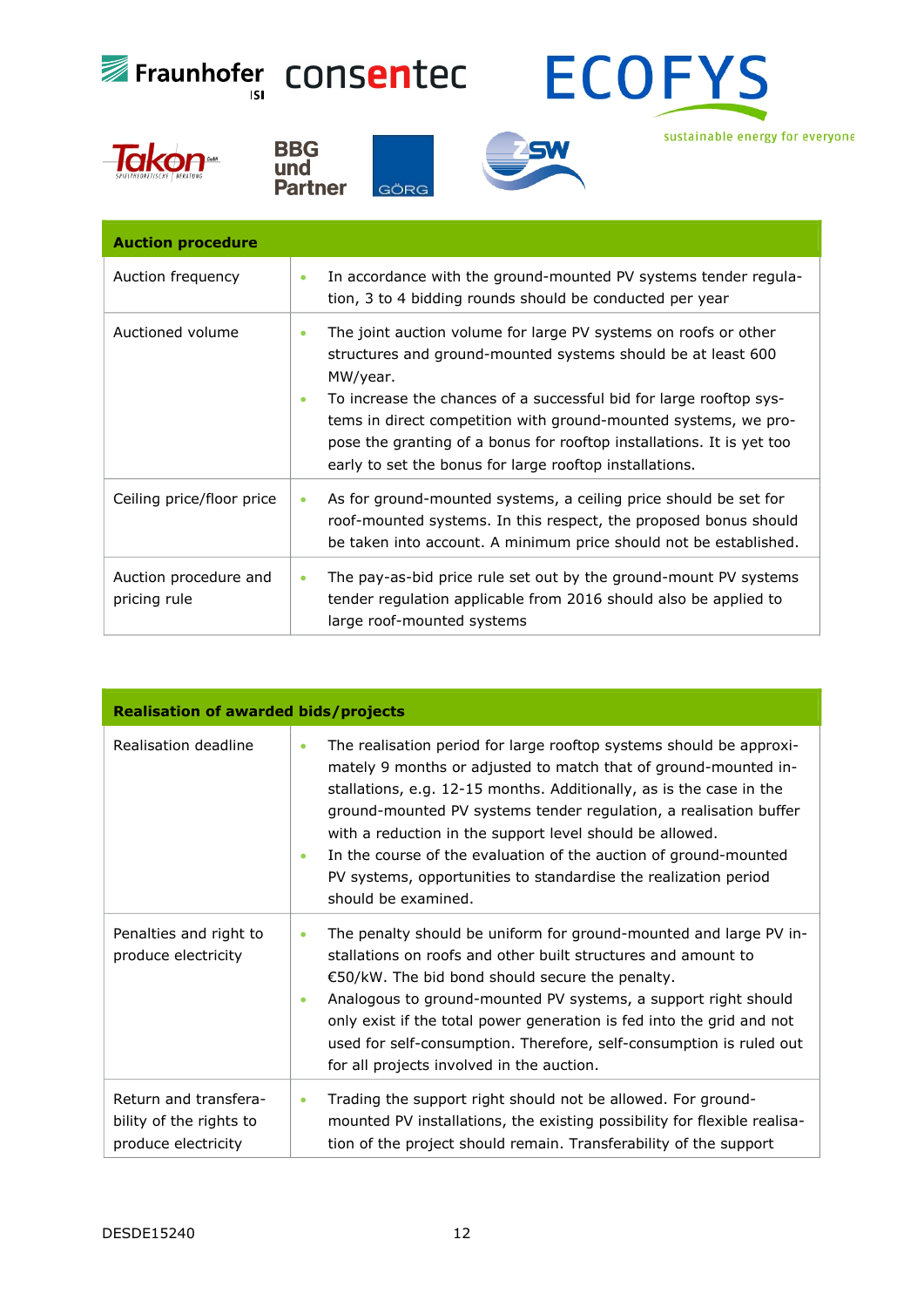| ISI                                         | Fraunhofer CONSentec<br><b>ECOFYS</b>                                                                                                                                                                                                                                                                                                                                                                                                                                                                                          |
|---------------------------------------------|--------------------------------------------------------------------------------------------------------------------------------------------------------------------------------------------------------------------------------------------------------------------------------------------------------------------------------------------------------------------------------------------------------------------------------------------------------------------------------------------------------------------------------|
|                                             | sustainable energy for everyone<br><b>BBG</b><br>und<br><b>Partner</b><br>GÖRG                                                                                                                                                                                                                                                                                                                                                                                                                                                 |
| <b>Realisation of awarded bids/projects</b> |                                                                                                                                                                                                                                                                                                                                                                                                                                                                                                                                |
|                                             | right should be possible within a legal entity. If the rights are trans-<br>ferred, the support level will be reduced slightly<br>Given that there is a low risk of roof-mounted PV installations not<br>being realised, we do not recommend transferring the rights to pro-<br>duce electricity between two different legal entities. This is also the<br>case for the option of returning the rights to produce electricity.<br>An option to return support rights should be considered throughout<br>۰<br>the consultation. |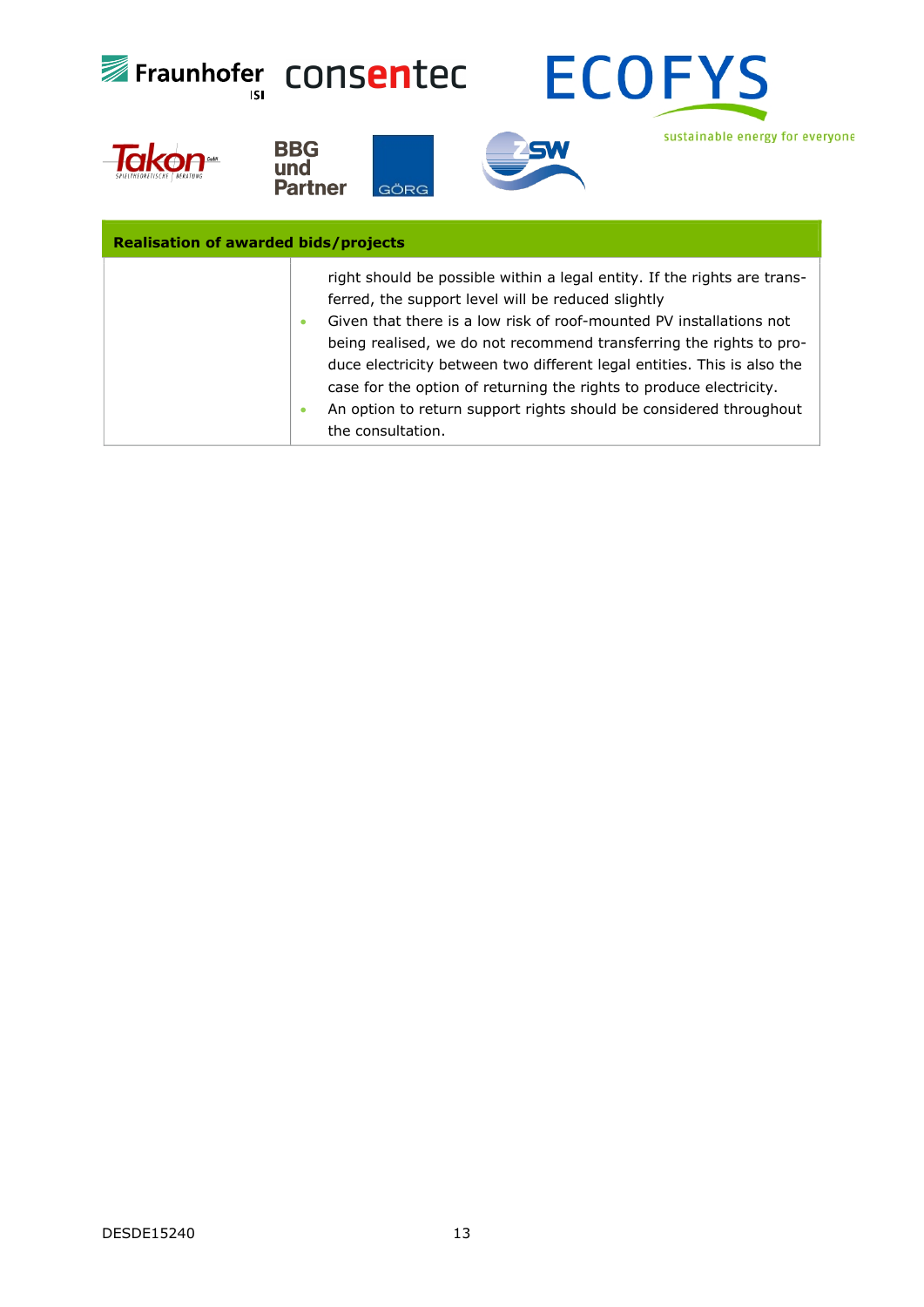